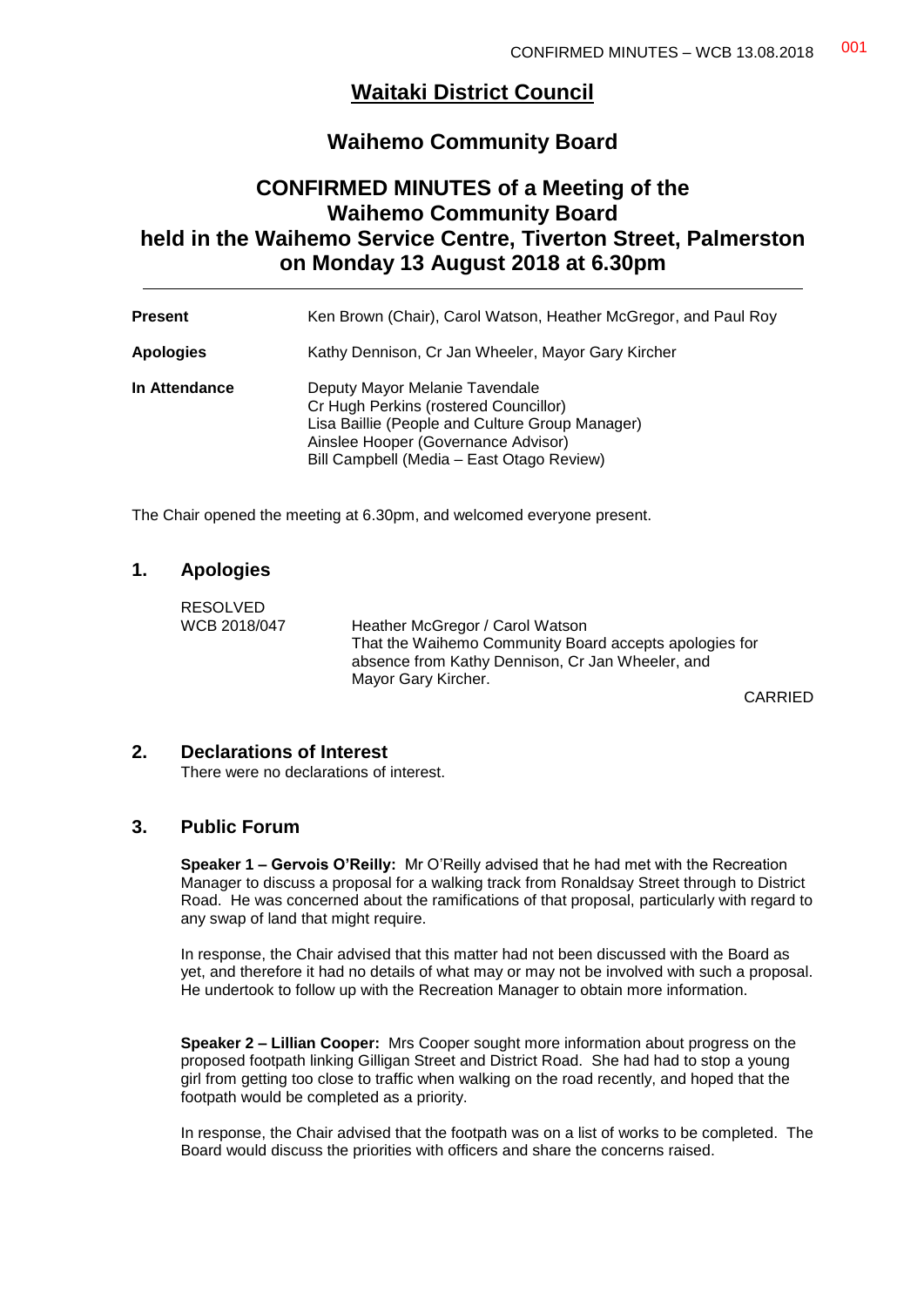#### **4. Confirmation of Previous Meeting Minutes**

| <b>RESOLVED</b> |                                                                                                                                                                       |
|-----------------|-----------------------------------------------------------------------------------------------------------------------------------------------------------------------|
| WCB 2018/048    | Heather McGregor / Ken Brown                                                                                                                                          |
|                 | That the Waihemo Community Board confirms the minutes of its<br>previous meeting held on 2 July 2018, as circulated, as a true and<br>correct record of that meeting. |
|                 | CADDIED                                                                                                                                                               |

CARRIED

**REMINDER:** The information relating to the recommendation previously left lying on the table for the Gilligan Street works has been provided in the Assets Update report to this meeting (refer next agenda item).

#### **5. Assets Update August 2018**

The memorandum, as circulated, sought to update the Board on issues, operations and projects managed by the Assets Group, occurring within the Waihemo Ward since the last Board meeting.

Discussion points included:

- Traffic count on District Road some of the speeds recorded were "disturbing".
- It was taken on board that Council officers were working to assist a local person who was having difficulty accessing footpaths via wheelchair.
- The maintenance work on rural roads was appreciated.

RESOLVED<br>WCB 2018/049

Heather McGregor / Paul Roy That the Waihemo Community Board receives and notes the information.

CARRIED

#### **6. Recreation Update August 2018**

The memorandum, as circulated, sought to update the Waihemo Community Board on routine work, maintenance issues and progress on minor projects for the period 14 June to 2 August 2018.

Discussion points included:

- Bike Park there was still a large amount to raise, and the Board would need to consider other funding sources and fund-raising activities.
- Walking improvements and walking track the discussion during the Public Forum was noted, and the Board would obtain more information on this matter.
- Palmerston Stormwater proposal a report on this that addressed cost and funding issues would be provided to a future meeting.

RESOLVED WCB 2018/050 Paul Roy / Carol Watson That the Waihemo Community Board receives and notes the information.

CARRIED

#### **7. Building Consents Issued in Waihemo Ward for the months of June and July 2018**

The memoranda, as circulated, provided the Waihemo Community Board with a list of building consents issued in Waihemo Ward for the months of June and July 2018.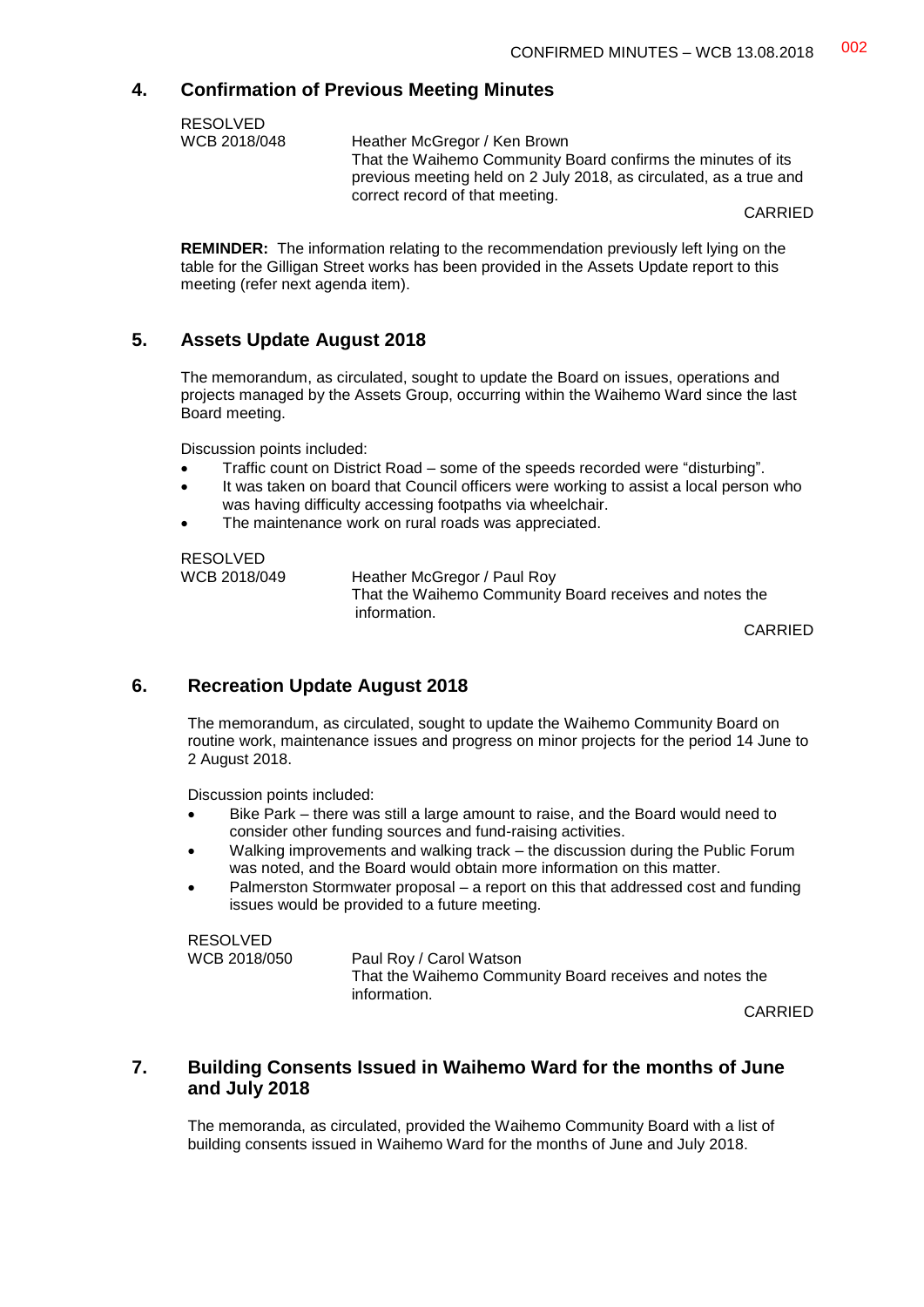RESOLVED<br>WCB 2018/051

Heather McGregor / Carol Watson That the Waihemo Community Board receives and notes the information in the building consent reports for June and July 2018.

CARRIED

## **8. Waihemo Community Board Financial Update – August 2018**

The memorandum, as circulated, sought to update the Waihemo Community Board on the balances of separate rate accounts, movements in and out of the community funding budget, and the balance of funds available for distribution to community projects within the Board's ward.

The Board sought clarification on whether the discretionary fund was being capped at \$3k for the 2018/19 budget year. **ACTION: Accounting Manager Ian Wells**

RESOLVED<br>WCB 2018/052

Paul Roy / Carol Watson That the Waihemo Community Board:

- 1. receives and notes the schedule detailing balances of separate rate accounts within the Waihemo ward; and
- 2. receives and notes the report detailing movements and the balance of funds available for distribution to community projects within the Board's ward.

CARRIED

### **9. Response to Waihemo Community Board's submission on the Waitaki District Council 2018-28 Long Term Plan (letter dated 24 July 2018, and attached Waste Management and Minimisation Plan 2018-24 Summary)**

Documents circulated in the Final Agenda Papers for discussion under this item included a 24 July 2018 letter from the Waitaki District Council in response to the Waihemo Community Board's submission on the Council's Long Term Plan 2018-28, and an attached Waste Management and Minimisation Plan 2018-24 Summary.

The Governance Advisor confirmed that there was a correction required to the Council's letter to the Community Board in response to its LTP submission, in that the reference to "Community Board Plan" should be "Community Plan". This was acknowledged by the Board.

RESOLVED<br>WCB 2018/053 Heather McGregor / Ken Brown That the Waihemo Community Board receive and note the Council's formal response to the Board's Long Term Plan submission, as corrected.

CARRIED

The Chair shared his view that the Waste Management and Minimisation Plan 2018-24 Summary was "very informative". He commended it to Board members, to ensure that they were familiar with what Council is proposing to do in this area, so that they could answer any questions from ratepayers as they came up.

RESOLVED WCB 2018/054 Paul Roy / Carol Watson That the Waihemo Community Board receive and note the Waste Management and Minimisation Plan 2018-24 Summary document.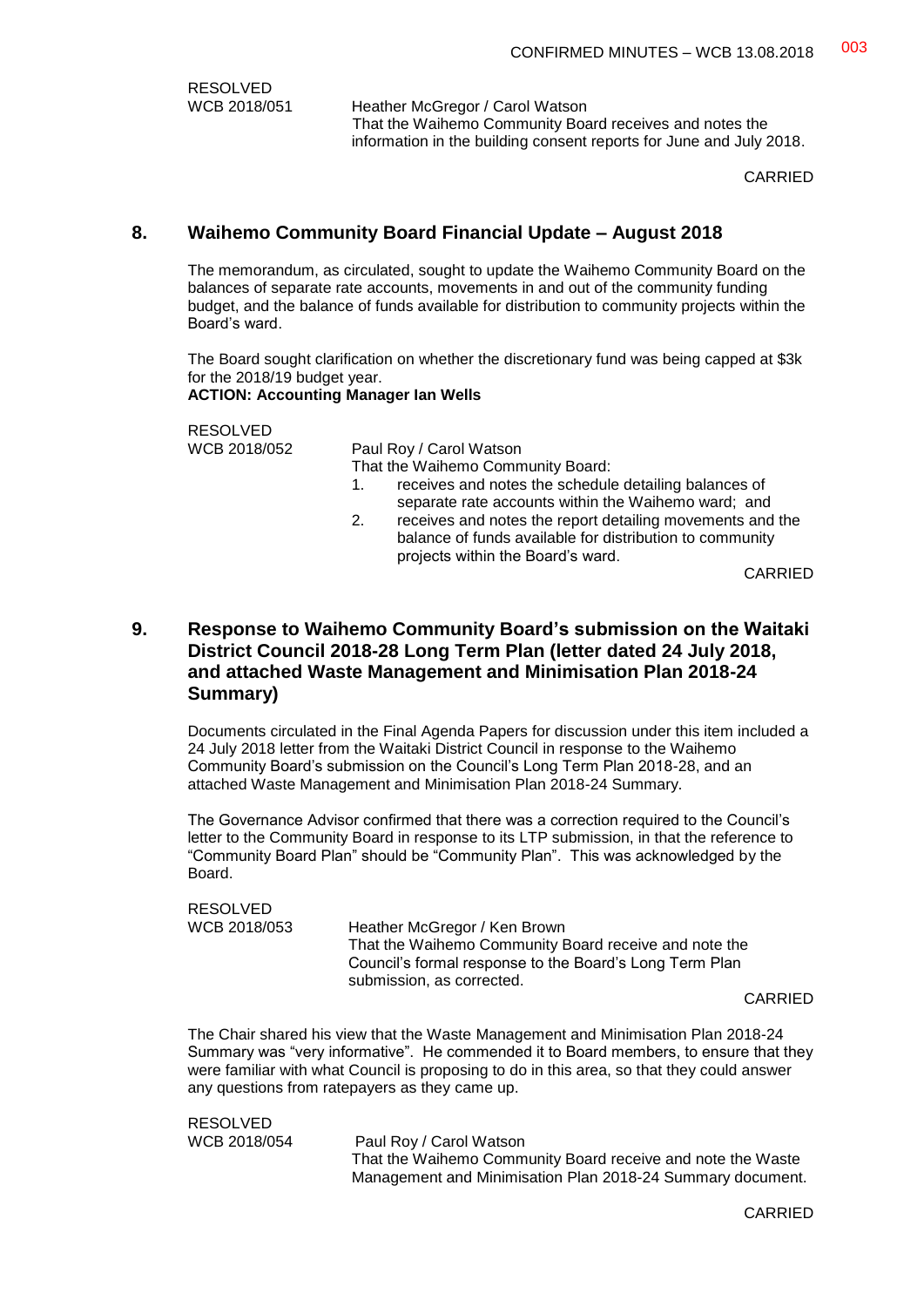## **10. Chairperson's Report**

The Chair advised that there would be no Chairperson's report to this meeting, due to the absence of Mrs Dennison.

## **11. Community Board Members' and Councillor's Reports (verbal)**

# **Ken Brown:**<br>13 July R

- 13 July Representation Review workshop in Oamaru<br>13 July Bike park workshop Bike park workshop
- The clock parts have arrived, and repairs should start soon. The tree around the area is on private land, and discussions had been held with the landowner who has agreed that the tree may be pruned, but not removed at this stage.
- The kerb and channelling on Muir Street looks good.
- TV 1 filmed a "tongue in cheek" documentary about whether Palmerston had the right to use the name "Palmerston"; it was entertaining.
- The Board has been asked to confirm achievements and milestones for inclusion in the Annual Report. He had responded with additions to the draft list that was supplied for consideration.
- He had had many discussions with ratepayers about who to contact at Council and other minor problems.
- Tip charge this was anything but a 'minor' problem for ratepayers.
- The workshop today regarding the bike park was helpful. It would be good for the community.

#### **Heather McGregor:**

| 13 July     | Representation Review workshop with Electionnz Darryl Griffin and Lisa<br>Baillie in Oamaru.                                                                                                                                                                                                          |
|-------------|-------------------------------------------------------------------------------------------------------------------------------------------------------------------------------------------------------------------------------------------------------------------------------------------------------|
|             | Meeting with Mark Burgher re Community of Otago Trust funding for the<br>bike park.                                                                                                                                                                                                                   |
| 22 July     | Visited the Hampden beach site re the placement of the bollards.<br>Palmerston Waihemo RSA AGM                                                                                                                                                                                                        |
| 6 August    | Attended the Waihemo Waste Busters Community Grant Scheme Awards<br>evening. This Community Grant Scheme was offering community<br>organisations the opportunity of grant funding in the community. Funding<br>was given to Puketapu Scouts, Palmerston Seniors Group & Puketapu<br>Radio Palmerston. |
| 10 August   | Attended the Palmerston Primary Schools Mini Fair, which was well<br>attended and supported by the Community.                                                                                                                                                                                         |
| <b>CRMs</b> | Lights at the Memorial Gates in Palmerston were loose on the footpath.<br>Water leak on Ronaldsay Street beside the pedestrian crossing                                                                                                                                                               |
|             | Auskerry St Foot Bridge: Concerns from the Palmerston Lions regarding the plaque that it<br>may be damaged with the work on the bridge.                                                                                                                                                               |

Dogs There is a dog problem in Palmerston at present and there needs to be a way that can be better managed so that these concerns with dogs are dealt with when the problem occurs.

The closing of the i-site has caused disappointed in the local community, and Board members are bearing the brunt of those conversations with locals.

#### **Carol Watson:**

13 July I also attended the Representation Review workshop in Oamaru, and the Bike Park workshop.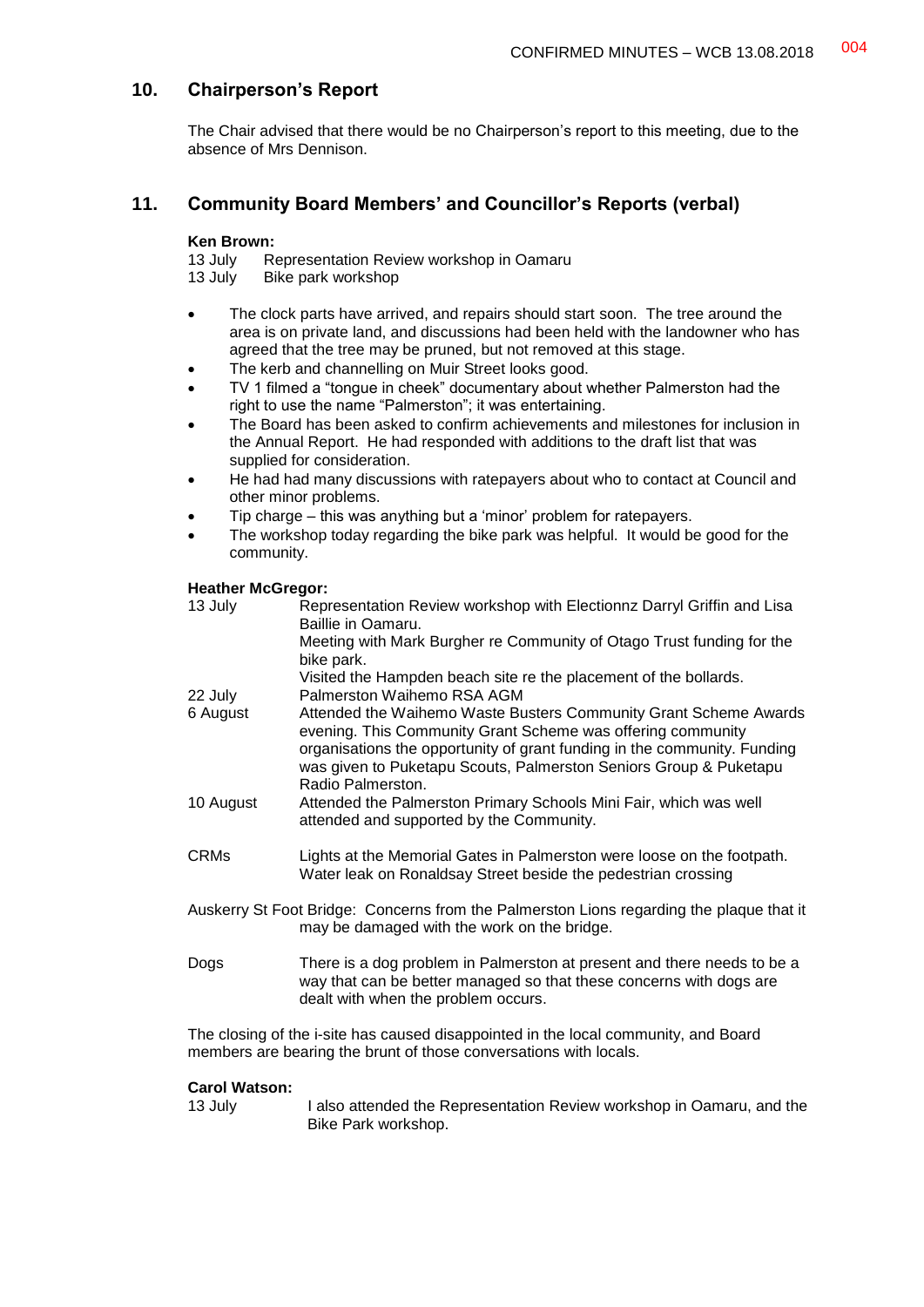**Paul Roy:** Thank you to the Roading team for completing the edging around the roads, and getting some gravel onto local roads. There had been little rainfall recently, but more gravel was still needed.

**Cr Jan Wheeler:**On leave, so there was report from her to this meeting.

RESOLVED<br>WCB 2018/055 Heather McGregor / Carol Watson That the Waihemo Community Board receives the update reports from Community Board Members.

CARRIED

#### **12. Information Report – Mayor, Chief Executive, and Health and Safety Updates**

The Information Report, containing updates as set out below, had been circulated with the agenda and was taken as read:

- Mayor's and Chief Executive's Report to the 31 July 2018 Council meeting
- Health and Safety Update to the Finance, Audit and Risk Committee Meeting, 10 July 2018.

Several Community Board members noted how busy both the Mayor and Chief Executive were based on their "Meetings Attended" lists.

RESOLVED

WCB 2018/056 Ken Brown / Paul Roy That the Waihemo Community Board receives the Information Report.

CARRIED

The Chair then invited the Deputy Mayor, rostered Councillor Cr Hugh Perkins, and Group Manager Lisa Baillie to share their updates to the meeting.

**Deputy Mayor Melanie Tavendale** first passed on an apology from the Mayor who was with the UNESCO delegation today. The Trust Deed was being signed tonight. She also briefed the Board on the milestones to date and the forward process for the Waitaki district's Geopark application.

Mrs Tavendale also provided updates on the following topics:

- Citizens' Awards the selection panel had met and the awards would be presented on 10 September.
- Citizens' Advice Meeting It had been noted that there were not many enquiries from this part of the district. The Deputy Mayor was keen for Board members to provide her with any feedback about what else might be done to assist ratepayers in this community to access and benefit from the service.
- The Loan and Mercantile building canopy had been opened recently. It was an opportunity to celebrate the contributions of volunteers to the historic buildings.
- The recent LGNZ conference Mrs Tavendale summarised the discussion topics.
- The Deputy Mayor has been co-opted to the LGNZ Board; she has speaking rights but not voting rights, and was finding the experience very interesting, especially to see how the information at national level can filter down to district level.
- Housing and climate change Discussions on these topics were mainly at national level now, but could be expected to be more prominent at the local level in 2-3 years' time.
- Creative Communities and Community Grants funds were currently open for applications, but would be closing soon.
- Closing of the i-site was also discussed.

#### **Rostered Councillor – Cr Hugh Perkins:**

- He hoped the Waihemo community would be pleased that the UNESCO delegation had started its tour of potential geosites in Moeraki and at Katiki point, and they had dined at Fleur's last evening.
- Representation Review Cr Perkins congratulated both community boards for their presentations and successfully persuading Councillors to change their view and not reduce